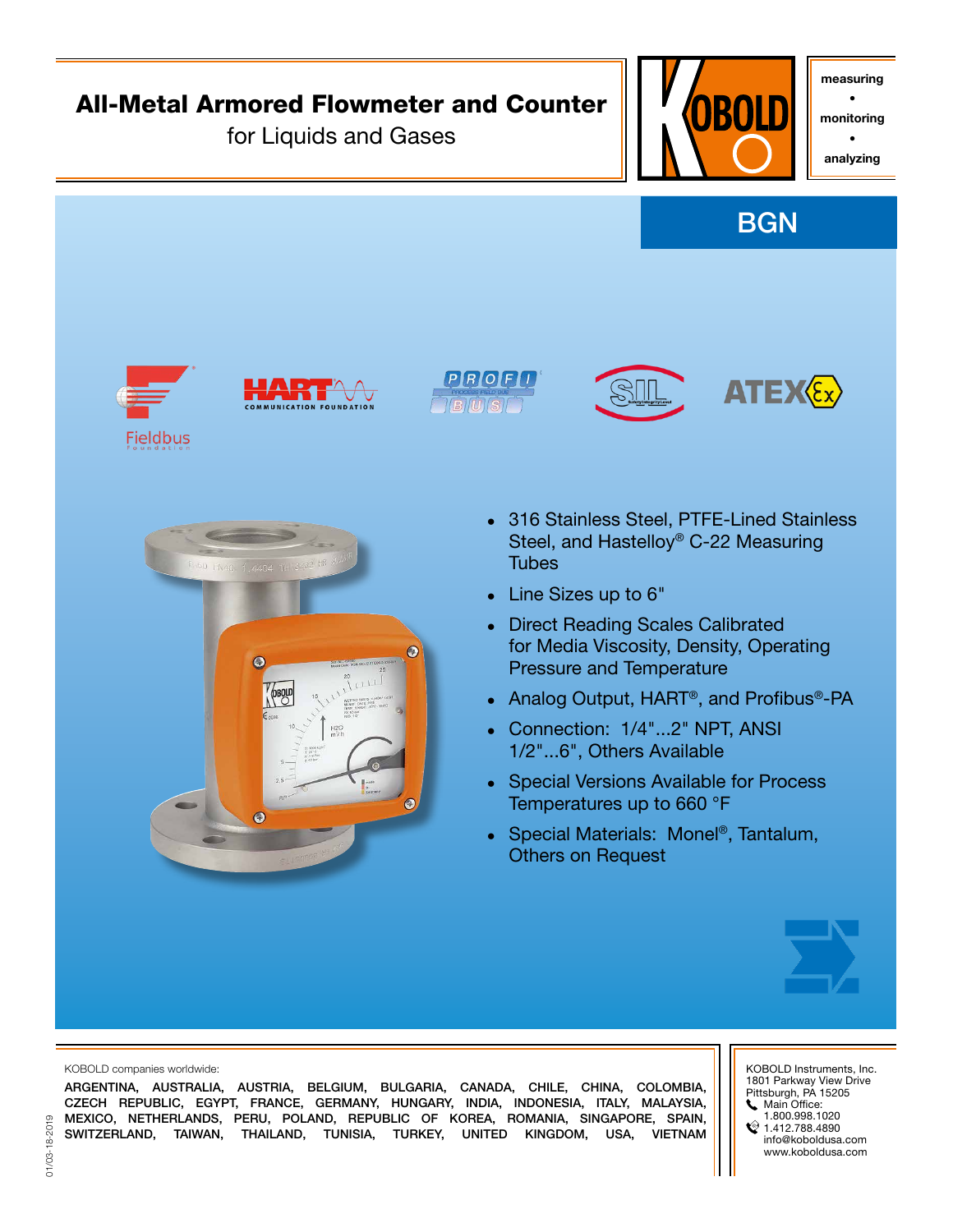

## **Description**

The KOBOLD BGN armored variable area flowmeter is ideal for difficult applications that require high pressure capability, high temperature operation, or low pressure loss. The BGN's standard design is available in stainless steel, PTFE-clad stainless steel, or Hastelloy® C-22. The standard BGN is well suited for water, most viscous liquids, and compressed gases in line sizes up to 6". The direct reading scales are calibrated for media viscosity, density, operating pressure, and temperature. Electronic limit switches and an analog flow transmitter are available as options and are able to operate via intrinsically safe methods of protection and may be used in hazardous areas where intrinsically safe installations are permitted. Custom designs for high pressure, high temperature, special fittings, and special materials (such as Monel® and tantalum) are available. Other options include: self-draining flow bodies, gas or liquid damping, and a flow counter module.

#### Technical Details



IP 67 (Stainless Steel Housing)

**Repeatability:**  $\pm 0.5\%$  of Full Scale **Protection:** IP 65 (Aluminum Housing)

Explosion Protection: BVS 03 ATEX H/B 112 CE-Marking: Pressure Equipment Directive 97/23/Eg



#### **Display**

Material: Aluminum (Stove-Enameled) Stainless Steel (as Option) **Electrical Outputs:** Inductive Switch, SJ 3,5-N NAMUR (Standard)\* Inductive Switch, SJ 3,5-SN NAMUR (Safety Design)\* on Request Microswitch\* Others on Request Ambient Temperature: -40...176°F (without Limit Switch) -40...149°F (with Limit Switch) \* Using the segments of the slot-type initiators or the eccentric discs of the microswitches, any switching point between 10 % and 90 % of the flow rate

- ES with HART®-Protocol
- ES with HART®-Protocol and 2 NAMUR-Switches\*
- ES with HART®-Protocol and 1 NAMUR-Switch\* / 1 Pulse Output
- ES with Profibus<sup>®</sup> PA
- ES with HART®-Protocol and Counter Module
- ES with Fieldbus® Foundation™

\* Contact can be configured using HART®

| Power Supply:                 | 14 - 30 $V_{nc}$                            |
|-------------------------------|---------------------------------------------|
| Output:                       | Passive, Galvanically Isolated              |
| Current:                      | $4 - 20$ mA                                 |
| Binary 1 and 2:               | $U_i = 30$ V, $I_i = 20$ mA, $P_i = 100$ mW |
| Input Binary:                 | Counter Reset                               |
|                               | (only for ES with Counter Module)           |
| Ambient Temperature: -40158°F |                                             |

# **Certification**

| <b>Explosion Protection: DMT 00 ATEX E 075</b> |                                                        |
|------------------------------------------------|--------------------------------------------------------|
| Type of Protection:                            | $\langle \mathbf{\hat{x}} \rangle$ II 2G EEx ia IIC T6 |
| CE-Marking:                                    | <b>Explosion Protection Directive</b>                  |
|                                                | 94/9/EG                                                |

**Certification**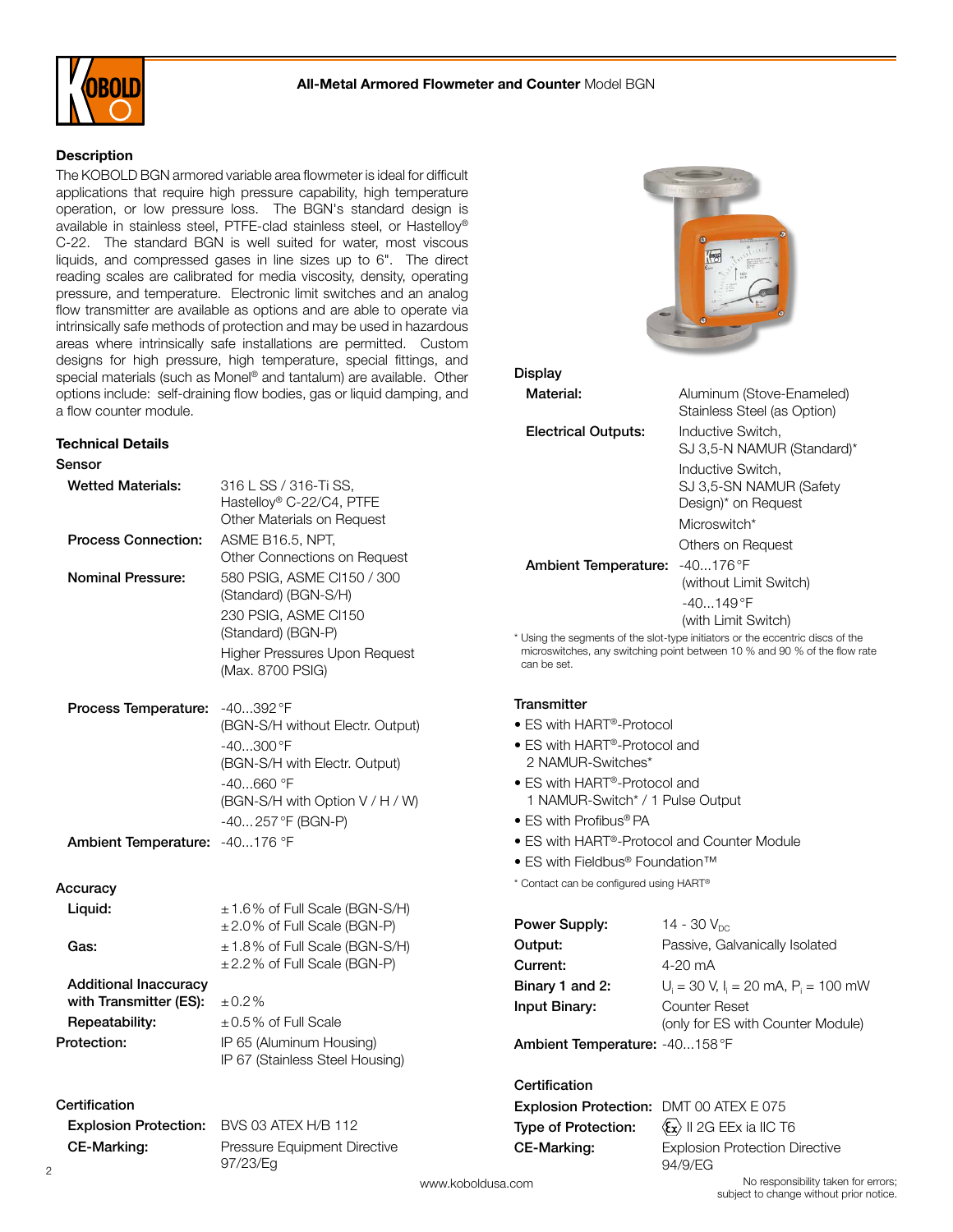

## Order Details for Low Flow Models: (Example: BGN-S10 201R A 0000 S 1 0 0K)

| <b>Low Flow Models</b>                               |                                                                    |                                                                                      |                  |                                                      |                 |                                          |  |  |                            |
|------------------------------------------------------|--------------------------------------------------------------------|--------------------------------------------------------------------------------------|------------------|------------------------------------------------------|-----------------|------------------------------------------|--|--|----------------------------|
| Measuring Ranges: 0.00220.022 GPM to 0.01760.176 GPM |                                                                    |                                                                                      |                  |                                                      |                 |                                          |  |  |                            |
| <b>Model</b>                                         | <b>Measuring Tube</b>                                              | Connection                                                                           | Measuring Range* |                                                      |                 |                                          |  |  | <b>Number</b><br>Continued |
|                                                      | <b>Material</b>                                                    |                                                                                      | Code             | Water                                                | Air             |                                          |  |  |                            |
|                                                      | $\cdot$ . S10 = Stainless Steel.<br>Process Temp.<br>$\leq 660$ °F | $\ldots$ 201R <sup>5</sup> <sup>11</sup> $\ldots$ = 1/2" Class 150<br><b>RF ASME</b> | A                | BGN-S10: 0.00220.022 GPM<br>BGN-P10: 0.00310.031 GPM | 0.0080.08 SCFM  |                                          |  |  |                            |
| <b>BGN-</b>                                          |                                                                    | $.221R^{5(11)} = 1/2$ " Class 300<br><b>RF ASME</b><br>$.202R. = 3/4"$ Class 150     | B                | BGN-S10: 0.00440.044 GPM<br>BGN-P10: 0.00530.053 GPM | 0.0180.18 SCFM  | To<br>complete                           |  |  |                            |
|                                                      |                                                                    | <b>RF ASME</b><br>$.222R^{1}$ = 3/4" Class 300                                       | .C.,             | BGN-S10: 0.00710.071 GPM<br>BGN-P10: 0.00880.088 GPM | 0.0850.282 SCFM | part<br>number,<br>please go             |  |  |                            |
|                                                      |                                                                    | <b>RF ASME</b><br>$.203R. = 1" Class 150$<br><b>RF ASME</b>                          | $.D^{5)}$        | 0.0110.11 GPM                                        | 0.0440.44 SCFM  | directly to<br>order table<br>on page 7. |  |  |                            |
|                                                      |                                                                    | $.223R^{1}$ = 1" Class 300<br><b>RF ASME</b>                                         | $.E5$ .          | 0.01760.176 GPM                                      | 0.0770.77 SCFM  |                                          |  |  |                            |

\*Reference Conditions: Water at 68°F @1 mPas, Air at 68 °F @ 0 PSIG (Range Values for Other Media Upon Request)

# Order Details for DN15 Models: (Example: BGN-S15 201R F 0000 S 1 0 0K)

| <b>DN15 Models</b> |                                                                                                                                                     |                                                                                                    |      |                         |                |                                     |
|--------------------|-----------------------------------------------------------------------------------------------------------------------------------------------------|----------------------------------------------------------------------------------------------------|------|-------------------------|----------------|-------------------------------------|
|                    |                                                                                                                                                     | Measuring Ranges: 0.0220.22 GPM to 0.2642.64 GPM                                                   |      |                         |                | Part<br><b>Number</b>               |
| <b>Model</b>       | <b>Measuring Tube</b>                                                                                                                               | Connection                                                                                         |      | <b>Measuring Range*</b> |                | Continued                           |
|                    | <b>Material</b>                                                                                                                                     |                                                                                                    | Code | Water                   | Air            |                                     |
|                    | $.515. =$ Stainless Steel.<br>Process Temp.                                                                                                         | $\ldots$ 201R <sup>5</sup> <sup>11</sup> $\ldots$ = 1/2" Class 150 RF ASME                         | F    | $0.0220.22$ GPM         | 0.0880.88 SCFM |                                     |
|                    | $\leq 660$ °F<br>$P15. =$ Stainless Steel<br>Measuring Tube,<br>PTFE-Lining,<br>Process Temp.<br>$\leq$ 257 °F,<br>Max. Pressure<br><b>230 PSIG</b> | $.221R^{5(11)}$ = 1/2" Class 300 RF ASME                                                           | G    | 0.0310.31 GPM           | 0.1181.24 SCFM |                                     |
|                    |                                                                                                                                                     | $.202R. = 3/4$ " Class 150 RF ASME<br>$\ldots$ 222R <sup>1</sup> $\ldots$ = 3/4" Class 300 RF ASME | H    | 0.0440.44 GPM           | 0.1761.76 SCFM | To<br>complete<br>part              |
| <b>BGN-</b>        |                                                                                                                                                     | $.203R. = 1$ " Class 150 RF ASME<br>$.223R^{1}$ = 1" Class 300 RF ASME                             | I    | 0.0710.71 GPM           | 0.2942.71 SCFM | number,<br>please go<br>directly to |
|                    |                                                                                                                                                     | $.6010^{56}$ $= 1/4$ " NPT<br>$.6020^{56}$ $. = 3/8"$ NPT                                          | J    | $0.111.1$ GPM           | 0.4124.12 SCFM | order table<br>on page 7.           |
|                    | $H15. =$ Hastelloy <sup>®</sup> C-22,                                                                                                               | $.6030^{5}$ , $.5030^{5}$ , $.5042$ NPT<br>${\bf .:}6040^{{\mathbf 5})\,{\mathbf 6}}$ = 3/4" NPT   | K    | 0.1761.76 GPM           | 0.5896.47 SCFM |                                     |
|                    | Process Temp.<br>$\leq 660$ °F                                                                                                                      |                                                                                                    | L    | 0.2642.64 GPM           | 1.010.0 SCFM   |                                     |

\*Reference Conditions: Water at 68°F @1 mPas, Air at 68 °F @ 0 PSIG (Range Values for Other Media Upon Request)

1) Pressure stated for models BGN-S and BGN-H

- 2) Damping / spring not available
- 3) Only available with forward advanced indicating housing
- 4) Not available with heating / cooling
- 5) Not for model BGN-P 6) Not for model BGN-H
- 7) Not for model BGN-S
- <sup>9)</sup> Cannot be converted for other media
- 10) IEC 61508-2:2010 conformity confirmed by EXIDA

11) Reduced rasied face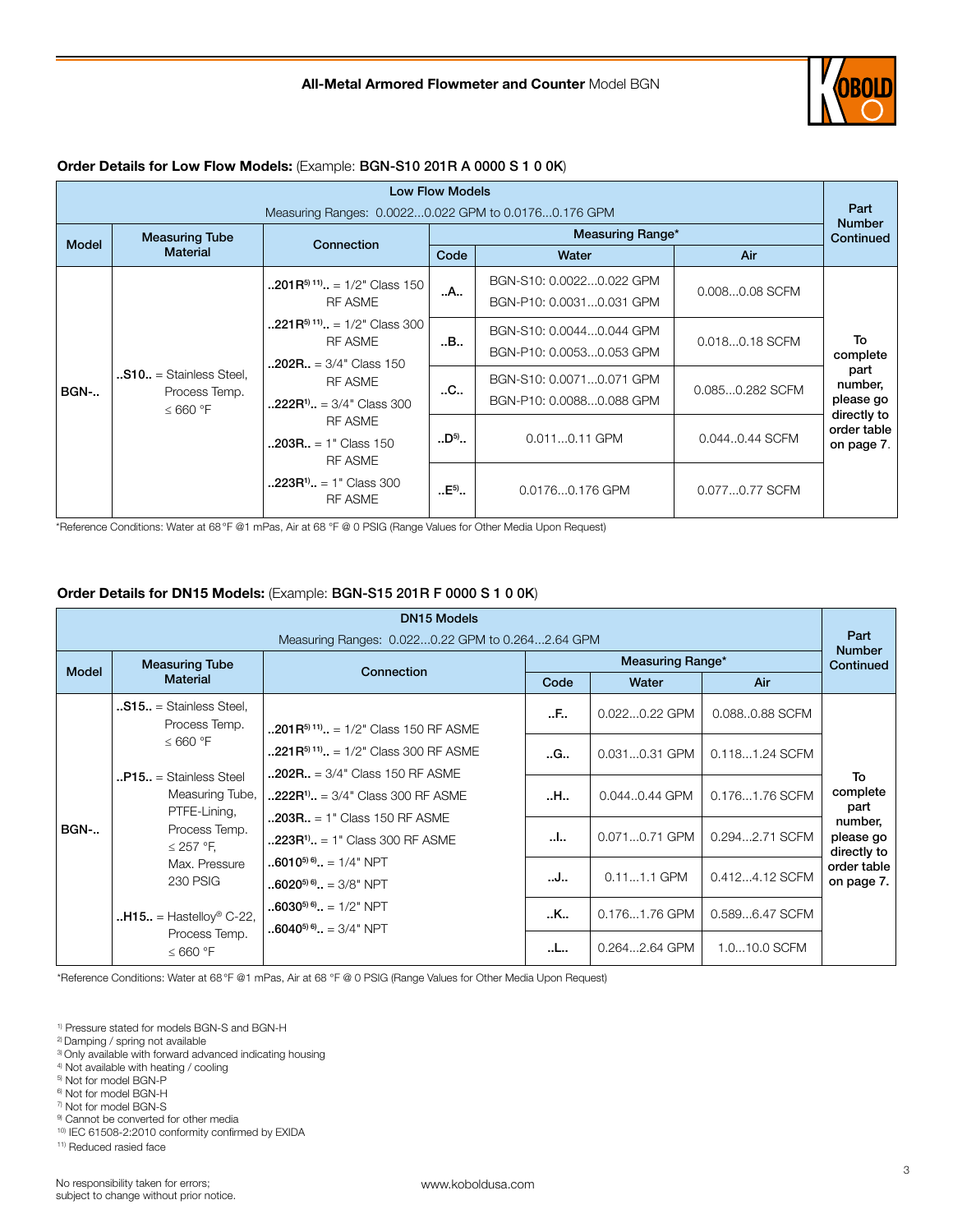

# Order Details for DN25 Models: (Example: BGN-S25 202R M 0000 S 1 0 0K)

| <b>DN25 Models</b> |                                                                                                                                    |                                                                                      |             |                         |               |                                                       |
|--------------------|------------------------------------------------------------------------------------------------------------------------------------|--------------------------------------------------------------------------------------|-------------|-------------------------|---------------|-------------------------------------------------------|
|                    |                                                                                                                                    | Measuring Ranges: 0.444.4 GPM to 1.7617.6 GPM                                        |             |                         |               | Part<br><b>Number</b>                                 |
| <b>Model</b>       | <b>Measuring Tube</b>                                                                                                              | Connection                                                                           |             | <b>Measuring Range*</b> |               | Continued                                             |
|                    | <b>Material</b>                                                                                                                    |                                                                                      | Code        | Water                   | Air           |                                                       |
|                    | $.$ S25 = Stainless Steel,<br>Process Temp.<br>$\leq 660$ °F                                                                       | $.202R^{5(11)}$ = 3/4" Class 150 RF ASME<br>$.222R^{5(11)}$ = 3/4" Class 300 RF ASME | M           | $0.444.4$ GPM           | 1.7617.6 SCFM |                                                       |
| <b>BGN-</b>        | $P25. =$ Stainless Steel<br>Measuring Tube,<br>PTFE-Lining,<br>Process Temp.<br>$\leq$ 257 °F,<br>Max. Pressure<br><b>230 PSIG</b> | $.203R. = 1$ " Class 150 RF ASME<br>$.223R^{1}$ . = 1" Class 300 RF ASME             | N           | 0.7057.05 GPM           | 2.3527.1 SCFM | To<br>complete<br>part<br>number,                     |
|                    |                                                                                                                                    | $\ldots$ 6010 <sup>5) 6</sup> $\ldots$ = 1/4" NPT<br>$1.6020^{50.6}$ = 3/8" NPT      | P           | $1.111$ GPM             | 4.1241.2 SCFM | please go<br>directly to<br>order table<br>on page 7. |
|                    | $H25. = Hastellov® C-22,$<br>Process Temp.<br>$\leq 660$ °F                                                                        | $.6030^{5}$ <sup>6</sup> $. = 1/2$ " NPT<br>$$ 6040 <sup>5) 6)</sup> = 3/4" NPT      | $.05^{(9)}$ | 1.7617.6 GPM            | 6.4764.7 SCFM |                                                       |

\*Reference Conditions: Water at 68°F @1 mPas, Air at 68 °F @ 0 PSIG (Range Values for Other Media Upon Request)

# Order Details for DN40 Models: (Example: BGN-S40 205R P 0000 S 1 0 0K)

| <b>DN40 Models</b> |                                                                                                         |                                                                                                                        |      |                         |               |                                                               |
|--------------------|---------------------------------------------------------------------------------------------------------|------------------------------------------------------------------------------------------------------------------------|------|-------------------------|---------------|---------------------------------------------------------------|
|                    |                                                                                                         | Measuring Ranges: 1.111 GPM to 2.6426.4 GPM                                                                            |      |                         |               | Part<br><b>Number</b>                                         |
| <b>Model</b>       | <b>Measuring Tube</b>                                                                                   | Connection                                                                                                             |      | <b>Measuring Range*</b> |               | Continued                                                     |
|                    | <b>Material</b>                                                                                         |                                                                                                                        | Code | Water                   | Air           |                                                               |
|                    | $$ <b>S40</b> = Stainless Steel,<br>Process Temp.<br>$\leq 660$ °F<br>$\mathbf{P40.}$ = Stainless Steel | $\ldots$ 205R <sup>5</sup> $\ldots$ = 1-1/2" Class 150 RF ASME                                                         | .    | 1.111 GPM               | 4.1241.2 SCFM |                                                               |
| <b>BGN-</b>        | Measuring Tube,<br>PTFE-Lining,<br>Process Temp.<br>$\leq$ 257 °F,                                      | $\ldots$ 225R <sup>1) 5</sup> $\ldots$ = 1-1/2" Class 300 RF ASME<br>$\ldots$ 6040 <sup>5) 6</sup> $\ldots$ = 3/4" NPT | Q    | 1.7617.6 GPM            | 6.4764.7 SCFM | To<br>complete<br>part<br>number,<br>please go<br>directly to |
|                    | Max. Pressure<br><b>230 PSIG</b><br>$H40. = Hastellov® C-22,$<br>Process Temp.<br>$\leq 660$ °F         | $.6050^{56}$ . = 1" NPT<br>$.6060^{56}$ . = 1-1/4" NPT                                                                 | R    | 2.6426.4 GPM            | 10100 SCFM    | order table<br>on page 7.                                     |

\*Reference Conditions: Water at 68°F @1 mPas, Air at 68 °F @ 0 PSIG (Range Values for Other Media Upon Request)

1) Pressure stated for models BGN-S and BGN-H

2) Damping / spring not available

- <sup>3)</sup> Only available with forward advanced indicating housing
- 4) Not available with heating / cooling

5) Not for model BGN-P

- 6) Not for model BGN-H
- 7) Not for model BGN-S
- <sup>9)</sup> Cannot be converted for other media
- 10) IEC 61508-2:2010 conformity confirmed by EXIDA

11) Reduced raised face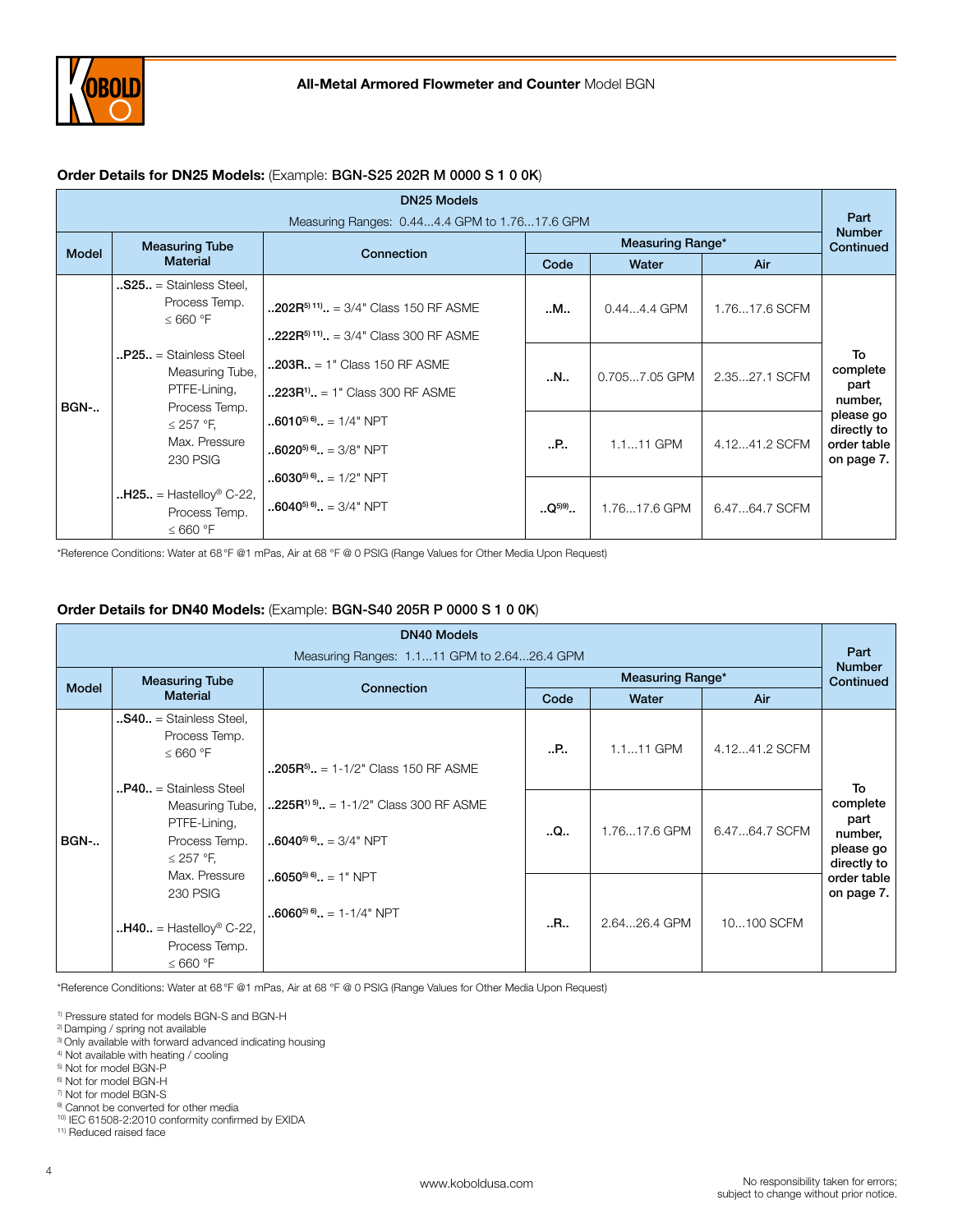

#### DN50 Models Measuring Ranges: 1.76...17.6 GPM to 11...110 GPM PART PART PART PART PART Number<br>Continued Model Measuring Tube | Connection | Measuring Range<sup>\*</sup> | Continued | Measuring Range<sup>\*</sup> | Continued | Continued | Connection | Connection | Connection | Connection | Connection | Connection | Connection | Connection | Conn verting Tube the Connection of the Measuring Range\*<br>Material Measuring Range\* Connection Code Water Code Water | Air BGN-.. ..S50.. = Stainless Steel, Process Temp. ≤ 660 °F  $\mathbf{P50}$ .. = Stainless Steel Measuring Tube, PTFE-Lining, Process Temp. ≤ 257 °F, Max. Pressure 230 PSIG  $. H50. =$  Hastelloy® C-22, Process Temp. ≤ 660 °F  $.206R_{.} = 2"$  Class 150 RF ASME  $.226R^{11}$ .. = 2" Class 300 RF ASME  $.6070^{5(6)}$ .. = 1-1/2" NPT  $.6080^{5(6)} = 2$ " NPT  $\mathbf{Q}$ . | 1.76...17.6 GPM | 6.47...64.7 SCFM To complete part number, please go directly to order table on page 7.  $\mathsf{R}$ .. | 2.64...26.4 GPM | 10...100 SCFM ..S.. | 4.4...44 GPM | 17.07...170.7 SCFM ..T.. 7.05...70.5 GPM 27.07...270.7 SCFM  $. U^{599}$ .. | 11...110 GPM | 41.19...411.9 SCFM

#### Order Details for DN50 Models: (Example: BGN-S50 206R Q 0000 S 1 0 0K)

\*Reference Conditions: Water at 68°F @1 mPas, Air at 68 °F @ 0 PSIG (Range Values for Other Media Upon Request)

## Order Details for DN80 Models: (Example: BGN-S80 208R T 0000 S 1 0 0K)

| <b>DN80 Models</b> |                                                                                                                                                                                                            |                                                                         |                          |                           |                                    |                                                               |
|--------------------|------------------------------------------------------------------------------------------------------------------------------------------------------------------------------------------------------------|-------------------------------------------------------------------------|--------------------------|---------------------------|------------------------------------|---------------------------------------------------------------|
|                    |                                                                                                                                                                                                            | Measuring Ranges: 7.0570.5 GPM to 17.61176.1 GPM                        |                          |                           |                                    | Part<br><b>Number</b>                                         |
| <b>Model</b>       | <b>Measuring Tube</b>                                                                                                                                                                                      | Connection                                                              |                          | <b>Measuring Range*</b>   |                                    | Continued                                                     |
|                    | <b>Material</b>                                                                                                                                                                                            |                                                                         | Code                     | Water                     | Air                                |                                                               |
| <b>BGN-</b>        | $$ <b>S80</b> = Stainless Steel,<br>Process Temp.<br>$\leq 660$ °F<br>$\textbf{}$ P80 $\textbf{}$ = Stainless Steel<br>Measuring Tube,<br>PTFE-Lining,<br>Process Temp.<br>$\leq$ 257 °F,<br>Max. Pressure | $.208R. = 3" Class 150 RF ASME$<br>$.228R^{1}$ , = 3" Class 300 RF ASME | $\cdot$ . T $\cdot$<br>U | 7.0570.5 GPM<br>11110 GPM | 27.07270.7 SCFM<br>41.19411.9 SCFM | To<br>complete<br>part<br>number,<br>please go<br>directly to |
|                    | <b>230 PSIG</b><br>$\cdot$ <b>H80</b> = Hastelloy <sup>®</sup> C-22,<br>Process Temp.<br>$\leq 660$ °F                                                                                                     |                                                                         | $.V^{5)}$                | 17.61176.1 GPM            | 64.74647.4 SCFM                    | order table<br>on page 7.                                     |

\*Reference Conditions: Water at 68°F @1 mPas, Air at 68 °F @ 0 PSIG (Range Values for Other Media Upon Request)

1) Pressure stated for models BGN-S and BGN-H

- <sup>3)</sup> Only available with forward advanced indicating housing
- 4) Not available with heating / cooling
- 5) Not for model BGN-P
- 6) Not for model BGN-H
- 7) Not for model BGN-S
- 9) Cannot be converted for other media

10) IEC 61508-2:2010 conformity confirmed by EXIDA

<sup>2)</sup> Damping / spring not available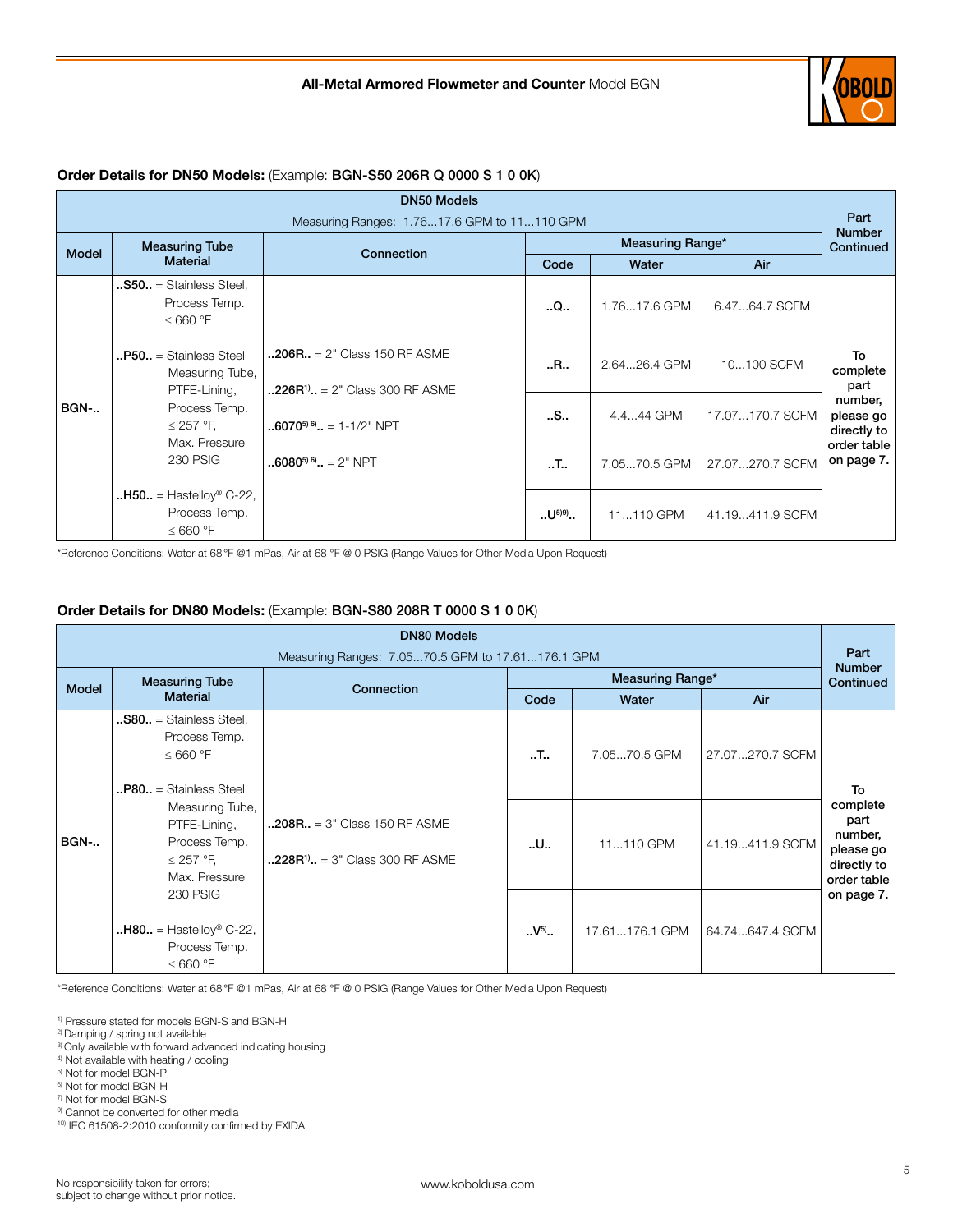

# Order Details for DN100 Models: (Example: BGN-S1H 210R V 0000 S 1 0 0K)

| <b>DN100 Models</b> |                                                                                          |                                                                             |             |                                                  |            |                                                       |
|---------------------|------------------------------------------------------------------------------------------|-----------------------------------------------------------------------------|-------------|--------------------------------------------------|------------|-------------------------------------------------------|
|                     |                                                                                          | Measuring Ranges: 17.61176.1 GPM to 44.03440.3 GPM                          |             |                                                  |            | Part<br><b>Number</b>                                 |
| <b>Model</b>        | <b>Measuring Tube</b>                                                                    | Connection                                                                  |             | Measuring Range*                                 |            | Continued                                             |
|                     | <b>Material</b>                                                                          |                                                                             | Code        | Water                                            | Air        |                                                       |
|                     | <b>S1H</b> = Stainless Steel,<br>Process Temp.<br>$\leq 660$ °F                          |                                                                             | .V.         | 17.61176.1                                       | 64.74647.4 |                                                       |
| <b>BGN-</b>         | $\mathbf{P1H}$ = Stainless Steel<br>Measuring Tube,<br>PTFE-Lining,                      | $.210R. = 4$ " Class 150 RF ASME<br>$.230R^{1/3/11}$ = 4" Class 300 RF ASME | W           | BGN-S/H: 26.42264.2 GPM<br>BGN-P: 24.21242.1 GPM | on Request | To<br>complete<br>part<br>number,                     |
|                     | Process Temp.<br>$\leq$ 257 °F,<br>Max. Pressure<br><b>230 PSIG</b>                      |                                                                             | $.X^{5}$    | 35.23352.3 GPM                                   | on Request | please go<br>directly to<br>order table<br>on page 7. |
|                     | $\mathbf{H}$ <b>H1H</b> = Hastelloy <sup>®</sup> C-22,<br>Process Temp.<br>$\leq 660$ °F |                                                                             | $.2^{2(5)}$ | 44.03440.3 GPM                                   | on Request |                                                       |

\*Reference Conditions: Water at 68°F @1 mPas, Air at 68 °F @ 0 PSIG (Range Values for Other Media Upon Request)

# Order Details for DN150 Models: (Example: BGN-SH5 212R 2 0000 V 1 0 0K)

| <b>DN150 Models</b> |                                                                                                                             |                                                    |            |                  |            |                                                       |
|---------------------|-----------------------------------------------------------------------------------------------------------------------------|----------------------------------------------------|------------|------------------|------------|-------------------------------------------------------|
|                     |                                                                                                                             | Measuring Ranges: 17.61176.1 GPM to 44.03440.3 GPM |            |                  |            | Part<br><b>Number</b>                                 |
| <b>Model</b>        | <b>Measuring Tube</b>                                                                                                       | Connection                                         |            | Measuring Range* |            | Continued                                             |
|                     | <b>Material</b>                                                                                                             |                                                    | Code       | Water            | Air        |                                                       |
| <b>BGN-</b>         | $$ <b>SH5</b> = Stainless Steel,<br>Process Temp.<br>$\leq 660$ °F                                                          | $.212R^{11}$ . = 6" Class 150 RF ASME              | $.2^{5}$ . | 44.03440.3 GPM   | on Request | To<br>complete<br>part<br>number,                     |
|                     | $HHS. = Hastelloy® C-22,$<br>$\cdot$ .232R <sup>311)</sup> $\cdot$ = 6" Class 300 RF ASME<br>Process Temp.<br>$\leq 660$ °F |                                                    | $4^{5}$    | 57.24572.2 GPM   | on Request | please go<br>directly to<br>order table<br>on page 7. |

\*Reference Conditions: Water at 68°F @1 mPas, Air at 68 °F @ 0 PSIG (Range Values for Other Media Upon Request)

1) Pressure stated for models BGN-S and BGN-H

- 2) Damping / spring not available
- <sup>3)</sup> Only available with forward advanced indicating housing
- 4) Not available with heating / cooling
- 5) Not for model BGN-P
- 6) Not for model BGN-H
- 7) Not for model BGN-S
- 9) Cannot be converted for other media
- 10) IEC 61508-2:2010 conformity confirmed by EXIDA

11) Models from 4" Class 300 and up require selection of display "assembled at distance". Choose display option codes: "V", "H", or "W"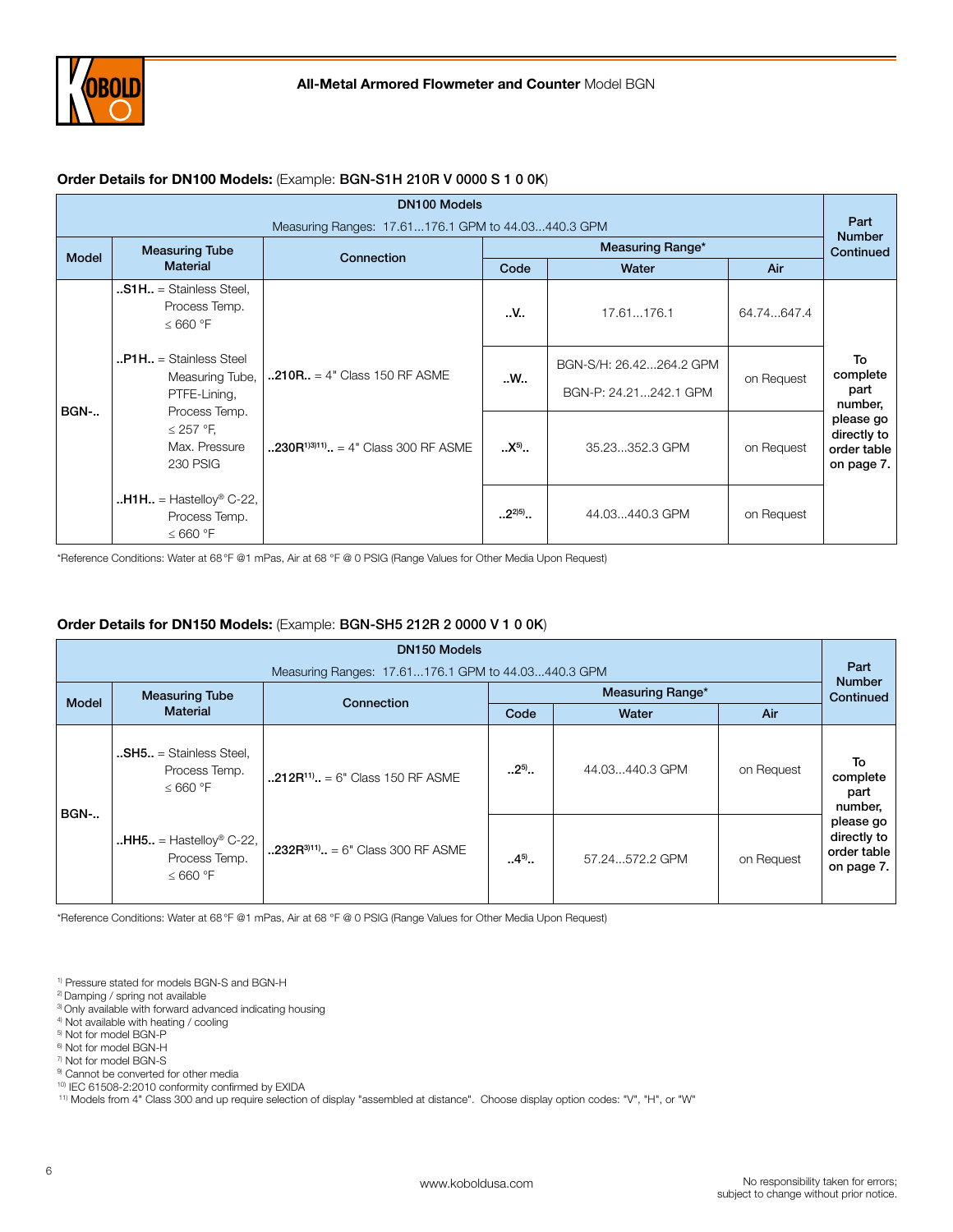## All-Metal Armored Flowmeter and Counter Model BGN



# Order Details\*\* Continued (Example: BGN-S 10201R A 0000 S 1 0 0K)

| Heating <sup>5</sup> /<br>Cooling                                                                                                                           | Damping <sup>5</sup> /<br><b>Spring Stop</b>                                                                                                                                                                                                                                | Draining<br><b>Body</b>                                      | Certificates                                                                                                                                                                                                                                                                                     | <b>Display</b>                                                                                                                                                                                                                                                                                                                                                              | <b>Scale</b>                                                                                                                                                                                           | Electrical<br>Output                                                                                                                                                                                                                                                                                                                                                                                                                                                                                                                                                                                                                                                                                                                                                                                                                                 | <b>Accessories</b>                                                                   |
|-------------------------------------------------------------------------------------------------------------------------------------------------------------|-----------------------------------------------------------------------------------------------------------------------------------------------------------------------------------------------------------------------------------------------------------------------------|--------------------------------------------------------------|--------------------------------------------------------------------------------------------------------------------------------------------------------------------------------------------------------------------------------------------------------------------------------------------------|-----------------------------------------------------------------------------------------------------------------------------------------------------------------------------------------------------------------------------------------------------------------------------------------------------------------------------------------------------------------------------|--------------------------------------------------------------------------------------------------------------------------------------------------------------------------------------------------------|------------------------------------------------------------------------------------------------------------------------------------------------------------------------------------------------------------------------------------------------------------------------------------------------------------------------------------------------------------------------------------------------------------------------------------------------------------------------------------------------------------------------------------------------------------------------------------------------------------------------------------------------------------------------------------------------------------------------------------------------------------------------------------------------------------------------------------------------------|--------------------------------------------------------------------------------------|
| $.0.0 =$ without<br>$.3. =$ with<br>Heating<br>ANSI-<br>Flange<br>$\frac{1}{2}$ "<br>Class<br>150<br>$.4. =$ with<br>Heating<br>1/2"<br><b>NPT</b><br>Conn. | $.0. =$ without<br>$\mathbf{R}^8$ . = with Flow<br>Restrictor<br>for Gas<br>Measuring<br>$F^{11} = \text{with}$<br>Liquid<br>Damping<br>$G^{11}$ = with Gas<br>Damping<br>$.A^{11} =$ with<br>Spring<br>Stop<br>$. S^{11}$ . = with Gas<br>Damping<br>and<br>Spring<br>Stop | $.0.0 =$ without<br>$L^{12} =$ with Self<br>Draining<br>Body | $.0.0 =$ without<br>Certificate<br>$\mathbf{0.1.1}$ = Certificate of<br>Compliance<br>with the<br>Order 2.1<br>$.2. =$ Test Report<br>2.2<br>$.B., = Insection$<br>Certificate<br>with Material<br>Certificate<br>3.1<br>$.C. = Insection$<br>Certificate<br>with Material<br>Certificate<br>3.2 | $.S13$ = Aluminum<br>$\mathbf{N} =$ Aluminum,<br>Assembled at<br>Distance, up to<br>660°F<br>$E13$ . = Stainless Steel<br>$.H., =$ Stainless Steel,<br>Assembled at<br>Distance, up to<br>660°F<br>$\mathbf{I}^{\text{13}}$ . = Aluminum<br>with Pressure<br>Compensation<br>$.W. =$ Aluminum<br>with Pressure<br>Compensation,<br>Assembled at<br>Distance, up to<br>660°F | Water<br>$.1. = %-Scale$<br>$.2. = Measuring$<br>Range<br>Media<br>$.4. = %-Scale$<br>$.5. = Measuring$<br>Range<br>$F = Dual Scale$<br>**Please specify<br>media data in<br>plain text (see<br>below) | $.0.0 =$ without<br>$\mathbf{0.1} \cdot \mathbf{1} = 1$ Inductive<br>Limit Switch,<br>$SIL - 1^{10}$<br>$.2.1 = 2$ Inductive<br>Limit Switches,<br>$SIL - 110$<br>$.C = 1$ Micro<br>Switch<br>$.D = 2$ Micro<br>Switches<br>$\cdot$ .6 = Transmitter ES<br>with HART®,<br>EEx ia, 4-20<br>$mA$ , SIL- $19$<br>$\mathbf{0.7.1}$ = Transmitter ES<br>with HART®,<br>EEx ia, 4-20<br>mA and 2<br>NAMUR-<br>Switches,<br>$SIL - 1^{10}$<br>$.8.1$ = Transmitter ES<br>with HART <sup>®</sup> ,<br>EEx ia, 4-20<br>mA,<br>1 NAMUR-<br>Switch and 1<br>Pulse Output,<br>$SIL - 1^{10}$<br>$.9. =$ Electrical<br><b>Transmitter ES</b><br>with Profibus®<br>PA, EEx ia<br>$\ldots$ = 4-20 mA with<br>HART <sup>®</sup> and<br><b>Counter Module</b><br>$,K_{\cdot\cdot}$ = Electrical<br><b>Transmitter ES</b><br>with Fieldbus <sup>®</sup><br>Foundation™ | $.0K =$ Without<br>$\mathbf{X} \mathsf{K} = \mathsf{Special}$<br>(Please<br>Specify) |

1) Pressure stated for models BGN-S and BGN-H

2) Damping / spring not available

- <sup>3)</sup> Only available with forward advanced indicating housing
- 4) Not available with heating / cooling
- 5) Not for model BGN-P

6) Not for model BGN-H

- 7) Not for model BGN-S
- 8) Only available up to range code "E" (0.077...0.77 SCFM)

<sup>9)</sup> Cannot be converted for other media

10) IEC 61508-2:2010 conformity confirmed by EXIDA

11) Not for "Low Flow" or DN150 (6") models

12) Not for "Low Flow" models

13) Not for DN100 4" with 300lb ANSI, all DN100 5" ANSI, or all DN150 6" models

#### \*Additional Information Required for Order:

To ensure proper operation, this product requires a completed application guide form to be submitted with any order. Please refer to the 'documentation' tab on the bottom of the product page for this product on our website in order to obtain the correct form. You can also contact your KOBOLD representative for this form.